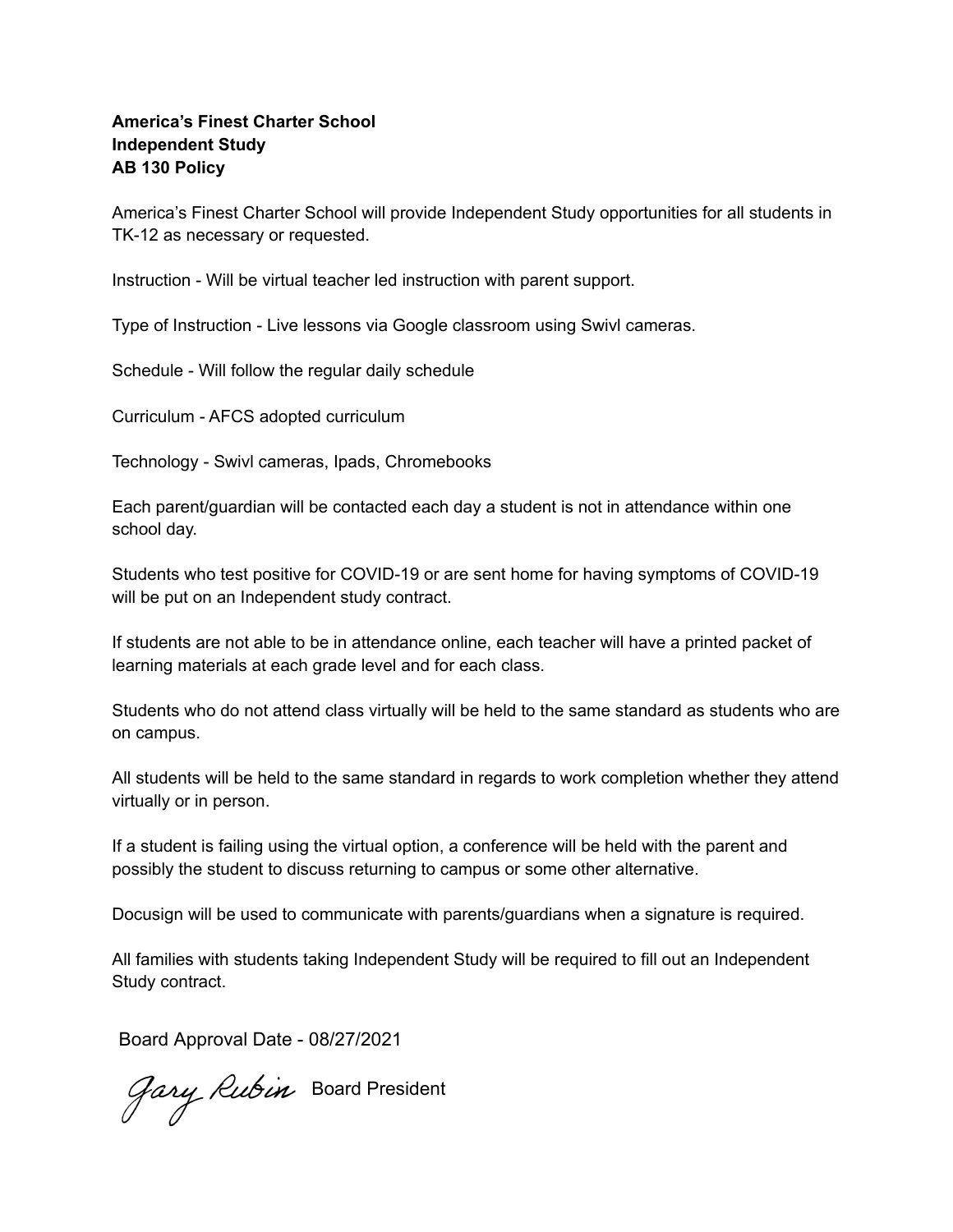

# **Master Agreement Short Term Independent Study Contract**

| <b>Student</b>              |                                       | Grade             |
|-----------------------------|---------------------------------------|-------------------|
| <b>Contract Dates: from</b> | thru                                  | <b>Total days</b> |
|                             | (Site staff to complete this section) |                   |

## **Conditions of the Independent Study agreement:**

Short Term Contract for Independent Study is for the pupil enrolled in a comprehensive elementary or secondary school who enrolls in independent study to accommodate travel plans or other situation requiring the pupil to be away from school.

Independent study is available to pupils in grades K-12 except that no pupil with exceptional needs may participate unless the Individualized Education Program (IEP) specifically provides for participation.

Assignments tuned in late shall be considered "missed assignments". No attendance credit may be given for missed assignments.

Method utilized to evaluate the pupil's work shall be the responsibility of the teacher or director's designee. The objective will be to assess work for completion of assignments and pupil's achievement. Oral and written tests may be administered when necessary to assess the pupil's achievement of the goals and objective of the contract. The teacher evaluate the completed work, assigns attendance credit, and academic credit.

Pupil and Parent/Guardian understand that Independent study is an OPTIONAL EDUCATIONAL ALTERNATIVE to classroom instruction consistent with the district's course of study and agree to participate voluntarily in the program and agree to accept all teacher assignments as given on assignment contract(s). NO PUPIL MAY BE REQUIRED TO PARTICIPATE. In the case of a pupil referred or assigned to any school, class, or program, independent study instruction may be provided only if pupil is offered the alternative of classroom instruction.

Assignments completed and submitted by due date will earn full academic and attendance credit. To receive full credit, all work in all subjects must be completed. The manner, time, frequency and place for submitting work is specified on assignment contract.

All parties agree that failure to complete this contract may result in the lowering of a grade and will require evaluation of whether or not pupil may participate in a future Independent Study Contract.

Upon completion of signatures below and the attached Assignment Contract of Master Agreement, the absence code "G" must be immediately posted to the student's attendance record for each day of the contract. The "G" code must be changed to the code "C" immediately upon receipt of the teacher's evaluation and assignment of attendance credit. NO ADA IS EARNED UNTIL THE "G" CODE IS CHANGED TO "C". Master Agreement, Assignment Contract, and work sample must be retained at the school site for three years for audit purposes.

#### **ALL OF THE FOLLOWING SIGNATURES ARE REQUIRED BEFORE STUDENT LEAVES:**

Parent/guardian \_\_\_\_\_\_\_\_\_\_\_\_\_\_\_\_\_\_\_\_\_\_\_\_\_\_\_\_\_\_\_\_\_\_\_\_\_\_\_\_\_\_\_\_\_\_\_\_\_\_\_\_\_\_\_\_\_\_\_\_\_\_ Date \_\_\_\_\_\_\_\_\_\_\_\_\_

|                                                         | ---<br>______ |
|---------------------------------------------------------|---------------|
|                                                         |               |
|                                                         |               |
| Supv.<br>erfifier"<br>эя.<br>$^{16}$<br>. а н<br>sighee |               |

The language and signatures contained in this contract are required to meet the California Education Code section 51747 and Title 5 section 11702.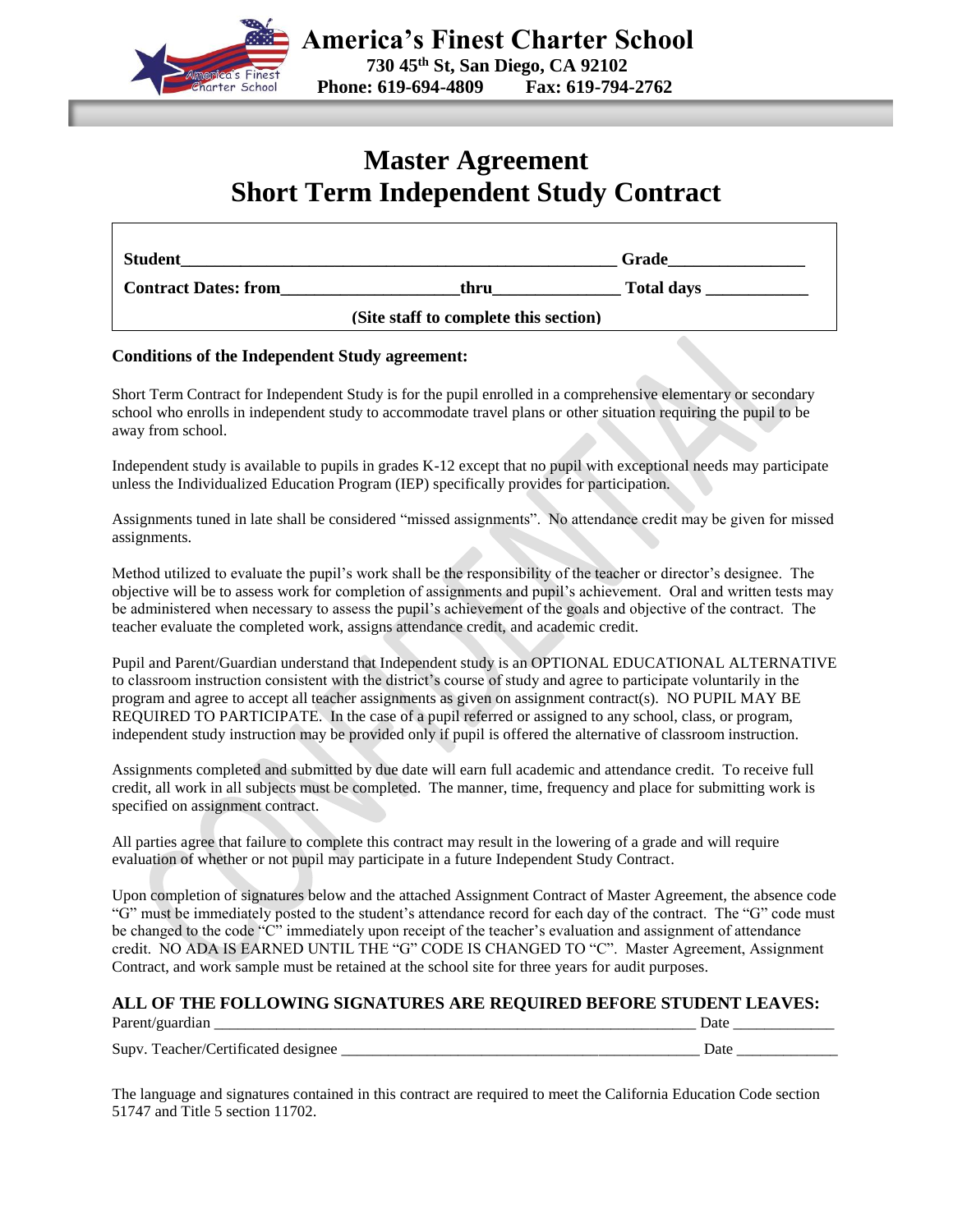

## **SCHOOL RESPONSIBILITIES**:

- This Master Agreement is in effect for the \_\_\_\_\_\_\_\_\_\_\_\_\_ semester for the \_\_\_\_\_\_\_\_\_\_\_\_\_\_\_\_\_\_ school year.
- The major objective for the duration of this agreement is to enable the student to keep current with \_\_\_\_\_\_\_\_ grade studies for the period covered by this agreement.
- According to AFCS policy for Independent Study in grades K-12, no more than 1 week or 5 school days may elapse between when an assignment is made by the teacher and the date it is due, unless an exception is made in accordance with AFCS policy.
- America's Finest Charter School will provide the teacher services, instructional materials and other necessary items and resources as specified for each assignment.
- The student will complete, during the term of this agreement, the course work listed below. All course work will be consistent with America's Finest Charter School adopted curriculum. The **Independent Study Assignment Contract** document has the course descriptions, objectives, study methods, evaluation methods and resources covered by this agreement.

## **STUDENT RESPONSIBILITIES:**

I understand that:

- Independent Study is a form of education that I have voluntarily chosen and I will always have a classroom option available.
- I am entitled to textbooks and supplies, supervision by a certificated teacher, and all the services and resources received by other children enrolled in my grade.

I agree to:

- Be supervised by and meet regularly with the assigned Independent Study teacher, in accordance with the frequency, date time and location specified in the **Independent Study Assignment Contract document.**
- Complete my assigned work by its due date, as explained by my teacher and described in my written assignments.

#### **PARENT/GUARDIAN/CAREGIVER RESPONSIBILITIES:**

I understand that the major objective of Independent Study is to provide a voluntary educational alternative for my student. I agree to the conditions listed under "Student". I understand that: alternative for my student. I agree to the conditions listed under "Student". I understand that:

- Learning objectives are consistent with and evaluated in the same manner that they would be if he or she were enrolled in a traditional school program.
- I am responsible for supervising my student while he or she is completing the assigned work and for ensuring the submission of all completed assignments necessary for evaluation.
- I am liable for the cost of replacement or repair for willfully damaged books and other school property checked out to my student.
- It is my responsibility to provide any needed transportation for my student's scheduled meetings and any other travel covered by this agreement.
- I have the right to appeal to the school administrator any decision about my student's placement or school program in accordance with America's Finest Charter School's policies and procedures.

#### **AGREEMENT:**

We have read all pages of this agreement and hereby agree to all conditions set forth within.

| Parent/C<br>Guardian initials:                     | Date              |
|----------------------------------------------------|-------------------|
| Supv. To<br>feacher/Certificated designee initials | Jate <sup>.</sup> |